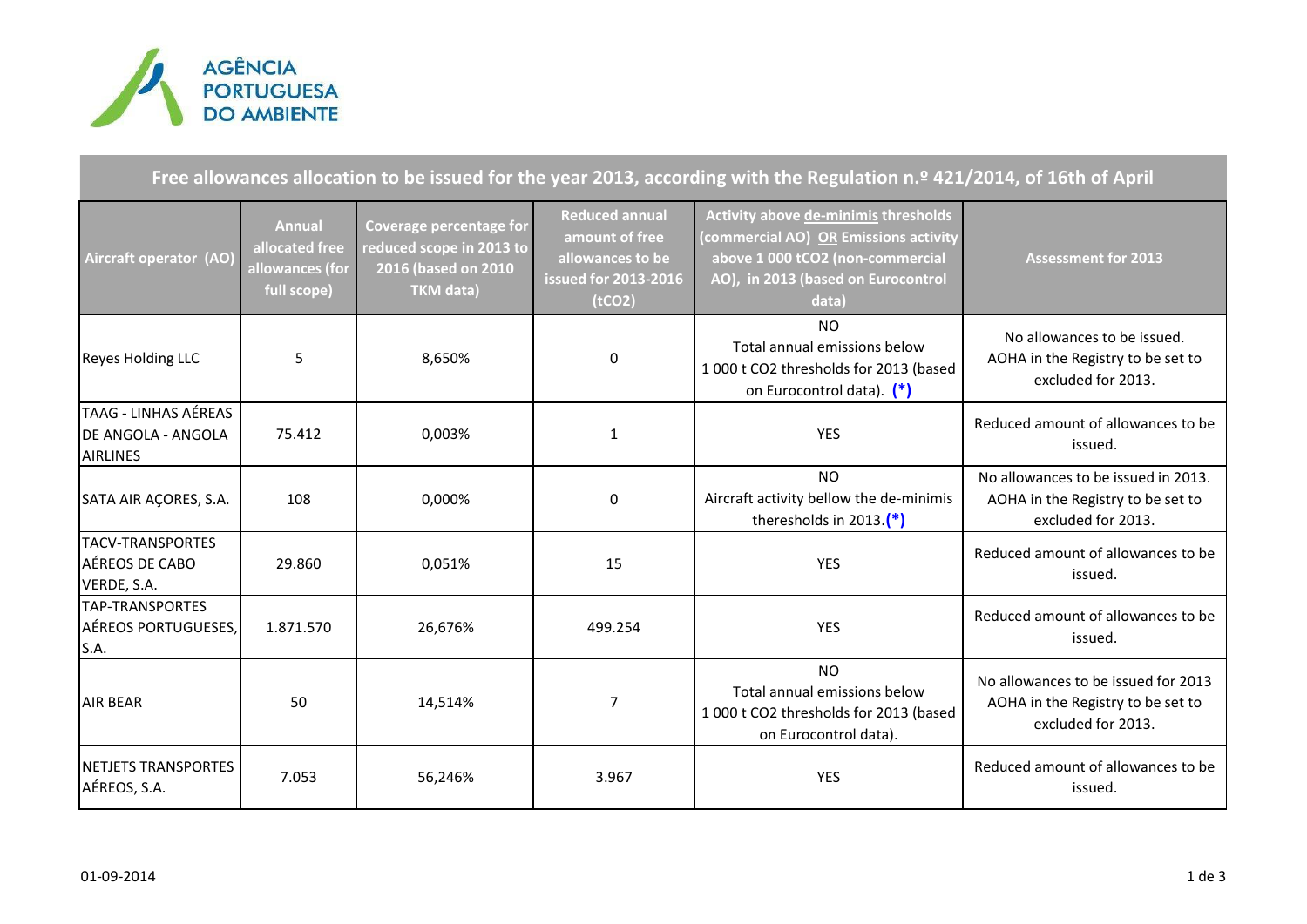

| Free allowances allocation to be issued for the year 2013, according with the Regulation n.º 421/2014, of 16th of April |                                                                   |                                                                                                       |                                                                                                            |                                                                                                                                                                  |                                                                                                 |  |
|-------------------------------------------------------------------------------------------------------------------------|-------------------------------------------------------------------|-------------------------------------------------------------------------------------------------------|------------------------------------------------------------------------------------------------------------|------------------------------------------------------------------------------------------------------------------------------------------------------------------|-------------------------------------------------------------------------------------------------|--|
| <b>Aircraft operator (AO</b>                                                                                            | <b>Annual</b><br>allocated free<br>allowances (for<br>full scope) | <b>Coverage percentage for</b><br>reduced scope in 2013 to<br>2016 (based on 2010<br><b>TKM</b> data) | <b>Reduced annual</b><br>amount of free<br>allowances to be<br>issued for 2013-2016<br>(tCO <sub>2</sub> ) | Activity above de-minimis thresholds<br>(commercial AO) OR Emissions activity<br>above 1 000 tCO2 (non-commercial<br>AO), in 2013 (based on Eurocontrol<br>data) | <b>Assessment for 2013</b>                                                                      |  |
| Clos de Berry<br>Management Ltd                                                                                         | 6                                                                 | 10,616%                                                                                               | 0                                                                                                          | <b>NO</b><br>Total annual emissions below<br>1 000 t CO2 thresholds for 2013 (based<br>on Eurocontrol data) (*)                                                  | No allowances to be issued.<br>AOHA in the Registry to be set to<br>excluded for 2013.          |  |
| Flight Management<br>Corporation                                                                                        | 36                                                                | 6,084%                                                                                                | $\overline{2}$                                                                                             | <b>NO</b><br>Total annual emissions below<br>1 000 t CO2 thresholds for 2013 (based<br>on Eurocontrol data).                                                     | No allowances to be issued for 2013.<br>AOHA in the Registry to be set to<br>excluded for 2013. |  |
| MENTE L.L.C.                                                                                                            | 5                                                                 | 9,909%                                                                                                | 0                                                                                                          | YES $(*)$                                                                                                                                                        | No allowances to be issued.                                                                     |  |
| SATA INTERNACIONAL,<br>S.A.                                                                                             | 148.069                                                           | 0,392%                                                                                                | 580                                                                                                        | <b>YES</b>                                                                                                                                                       | Reduced amount of allowances to be<br>issued.                                                   |  |
| <b>WHITE-AIRWAYS SA</b>                                                                                                 | 40.966                                                            | 5,046%                                                                                                | 2.067                                                                                                      | <b>NO</b><br>Aircraft activity bellow the de-minimis<br>theresholds in 2013.                                                                                     | No allowances to be issued in 2013.<br>AOHA in the Registry to be set to<br>excluded for 2013.  |  |
| <b>MORGAN FLIGHT</b>                                                                                                    | 4                                                                 | 18,305%                                                                                               | 0                                                                                                          | NO.<br>Total annual emissions below<br>1 000 t CO2 thresholds for 2013 (based<br>on Eurocontrol data). (*)                                                       | No allowances to be issued.<br>AOHA in the Registry to be set to<br>excluded for 2013.          |  |
| <b>KJ AIR</b>                                                                                                           | 2                                                                 | 0,000%                                                                                                | 0                                                                                                          | <b>NO</b><br>Total annual emissions below<br>1 000 t CO2 thresholds for 2013 (based<br>on Eurocontrol data)(*)                                                   | No allowances to be issued.<br>There is no AOHA in the Registry for<br>this AO.                 |  |